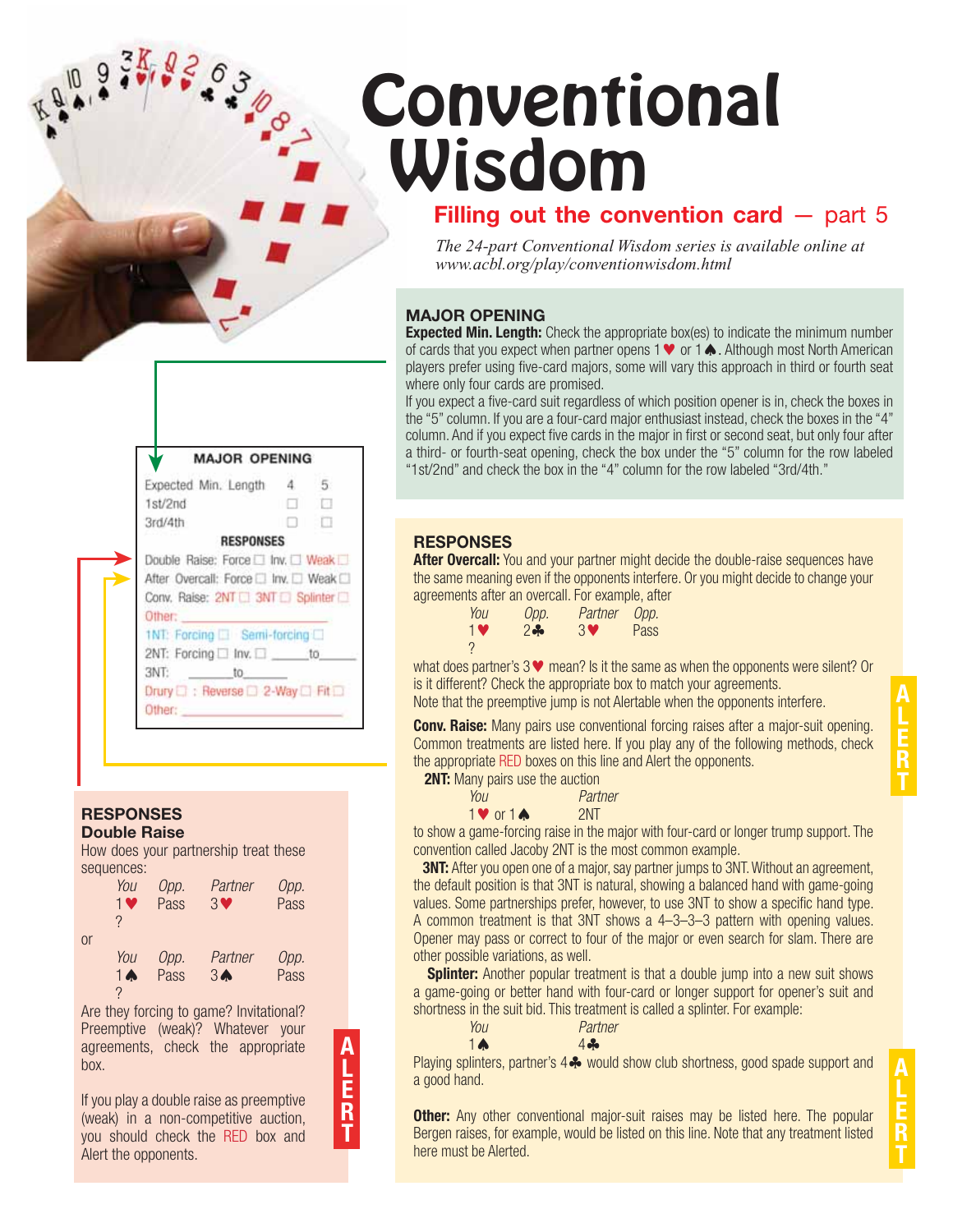# **Filling out the convention card** – part 6 **Conventional** Wisdom

**1NT: Forcing** In standard bidding, a 1NT response to a  $1 \blacktriangleright$  or  $1 \blacktriangle$  opening is nonforcing, showing a limited hand, meaning it has less than invitational strength. Many pairs, however (especially those who play the popular system called Two-over-One Game Force), define their 1NT response as forcing for one round, hence the name "1NT forcing." Opener must bid again, even if it means bidding a three-card suit at the two level, to allow responder an opportunity to finish describing her hand. For example, opener holds:

 $A 9 5 4 3 7 4 3 4 A 0 7 4 K 6.$ After opening  $1 \spadesuit$  (the opponents are silent), responder bids 1NT (forcing). If a convenient rebid is available, opener would choose it. Here, however, she rebids  $2 \blacklozenge$ . Since the 1NT response is frequently played as denying game-forcing values (note that there are many ways to play this, however), responder can now make a non-forcing correction to her suit, such as  $2 \vee \sigma 3$ . with the appropriate hand. Alternatively, responder may pass (with a diamond fit) or take a preference to  $2\spadesuit$ , which typically shows a doubleton. There are other possibilities as well, but this outlines the general structure.

**Semi-forcing** Other pairs, even Two-over-One fans, allow opener to pass 1NT with a balanced minimum, such as the example hand above. This approach is referred to as "1NT semi-forcing." If you play 1NT Forcing or Semi-forcing, check the appropriate box.



If you play either of these methods, you must Announce "forcing" or "semi-forcing" when your

> **A L E R T**

partner responds 1NT to your major-suit opening. BLUE items on the convention card require an Announcement.

Note that you should discuss with your partner whether these treatments are in effect after interference or by a passed hand.

MAJOR OPENING **2NT: Forcing** If you play that a 2NT Expected Min: Length 4 5 response to 1  $\blacktriangledown$  or 1  $\blacktriangle$  shows a balanced 1str2nd hand with game-forcing strength, check the box. 3rd/4th **Invitational** If a 2NT response to a one-RESPONSES of-a-major opening shows a balanced Double Raise: Force [1] Inv. [1] Weak [1] invitational hand, check the box and After Overcall: Force [1] Inv. [1] Weak [1] indicate the high-card point range (11 to Conv. Raise: 2NT C. 3NT C. Splinter 12 is usual) for this bid. Neither of these treatments is Alertable. ➤ 1NT: Forcing □ Semi-forcing □ 2NT: Forcing □ Inv. □ \_ ➤ **3NT** If you play that a 3NT response to 1 3NT: to ➤ or  $1 \triangle$  shows a balanced hand with a defined ➤Drury [ ] : Reverse [ ] 2-Way [ ] Fit [ ] point range, check the box and write the point Other: range in the blanks provided.

**Drury** Many pairs believe that it's advantageous to be allowed to open light in third  $\epsilon$  perience (or even fourth) seat. To prevent their passed-hand partner (responder) from getting overboard with an invitational hand, the Drury convention allows responder to inquire whether the opening hand is light or full strength. Drury works like this: After a 1  $\blacktriangledown$ or 1 $\spadesuit$  opening in third seat, a 2 $\clubsuit$  response asks opener to clarify how good (or



bad) her hand is. Rebidding the major shows a full-strength opener, while a  $2 \blacklozenge$  rebid shows a subminimum hand. The  $2 \triangleleft$  rebid warns responder to "take it easy."

**Reverse** Reverse Drury is considered to be an improvement over the original Drury convention. For example, after this auction:

| West   | North | East | South |
|--------|-------|------|-------|
| Pass   | Pass  | 1 V  | Pass  |
| $2 - $ | Pass  |      |       |

East may show a poor opening hand by rebidding his major ( $2 \blacktriangledown$ ). With full values, East could instead bid  $2 \triangleleft$  to show a full opener. Since the meanings of these responses are the opposite of Drury, this treatment is called "reverse Drury." Experienced players usually prefer the reverse variation.

**2-Way** As a further refinement to the Drury idea, some pairs allow responder to differentiate between three- and four-card support. The  $2\clubsuit$  response shows three-card support for opener's major, while  $2 \blacklozenge$  shows four. Since the 2  $\blacklozenge$  response is needed for the four-card raise, this method requires that the partnership play reverse Drury.

| Examples: | West     | North | East           | South |
|-----------|----------|-------|----------------|-------|
|           | Pass     | Pass  | 1 <sub>o</sub> | Pass  |
|           | $2 - 11$ |       |                |       |

(1) I have an invitational hand with three-card spade support.

| West                              | North | East South |      |
|-----------------------------------|-------|------------|------|
| <b>Pass</b><br>$2 \triangleq (1)$ | Pass  | <b>TAL</b> | Pass |

(1) I have an invitational hand with four-card spade support.

**Fit** If your version of Drury guarantees a fit (at least three cards) for opener's major, check the box. Some players employ a variation which does not promise a fit. The pairs would leave this box blank.

Note that all of these Drury variations are in RED, requiring you to Alert when your partnership employs these methods.

**Other** Other specialized agreements to a one-of-a-major opening may be listed here. These treatments require an Alert.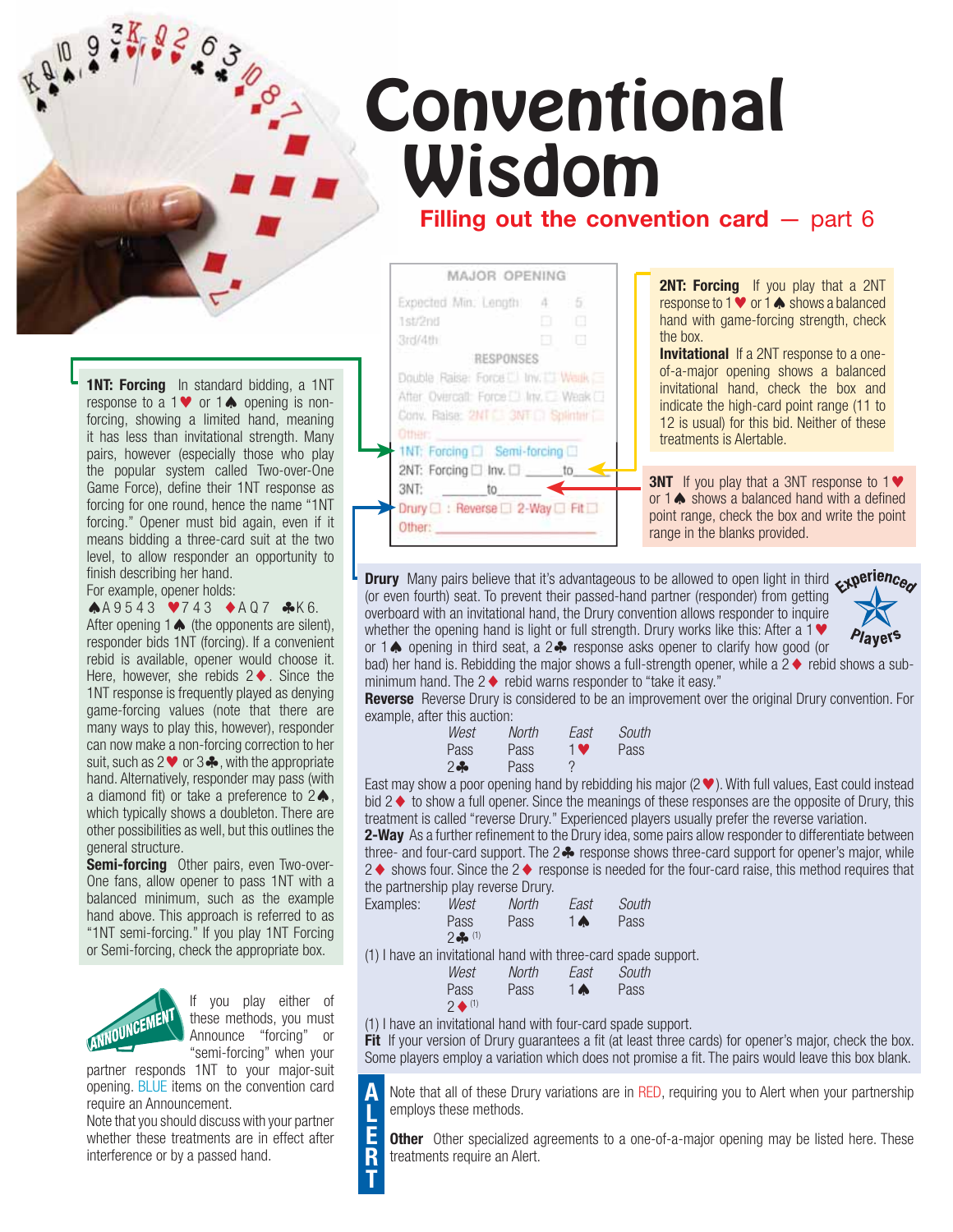

# **Conventional** Wisdom

# **Filling out the convention card**  $-$  part  $7$

*The 24-part Conventional Wisdom series is available online at www.acbl.org/play/conventionwisdom.html.*

### **MINOR OPENING**

#### 1 ♣, 1 ♦ : Expected Minimum Length

When you or your partner opens  $1\clubsuit$  or  $1\spadesuit$ , how many cards do you promise in each suit? More precisely, what's the least number of cards you promise in each suit? The answers to these questions depend to a large extent on your system. Standard American practitioners and Precision fans will, of course, have very different answers. But even among Standard bidders, the answer can still vary greatly depending on your partnership style.

It's a simple matter to check the appropriate box on the convention card. Note that it's common for Standard bidders who use five-card majors (this includes those who would typically describe their methods as Standard American as well as two-over-one players), to check the "3" box for both clubs and diamonds.

Some partnerships, however, like to promise four or more diamonds with their  $1 \blacklozenge$  opening. This means that with a minimum opening hand that has  $4=4=3=2$  pattern, such as  $A$ A J 54  $V$ K Q 73  $V$ K 96  $A$  105,

they agree to open 1  $\clubsuit$  even with a two-card suit. Pairs who employ this method must check the BLUE box in the "NF 0–2 column" and make an Announcement with their  $1 - \frac{1}{2}$ opening such as "Could be short." ("NF" means non-forcing; responder may pass with a weak hand and long clubs.)



BLUE items on the convention card require an Announcement.

Partnerships who play a big-club system, such as Precision, must check the RED box in the "Conv." column since their 1 **\*** opening is conventional: it doesn't say anything about club length (indeed, opener could be void) and it is forcing (responder may not pass). This must be Alerted.

**A L E R T**

RED items on the convention card require you to Alert when your partnership employs these methods.

#### **MINOR OPENING** Expected Min. Length 4 3 0-2 Conv. 1-0000  $1 \leftarrow$   $\Box$   $\Box$   $\Box$   $\Box$ **RESPONSES** Double Raise: Force | Inv. Weak After Overcall: Force $\square$  Inv.  $\square$  Weak $\square$ Forcing Raise: J/S in other minor Single  $raise  $\square$  Other:$ Frequently bypass  $4+\blacklozenge \Box$ 1NT/1- \_\_\_\_\_\_\_\_\_to\_\_\_\_\_\_\_\_\_ Forcing  $2NT$  Forcing  $\Box$  Inv.  $\Box$  \_\_\_\_\_\_to\_\_\_\_\_ 3NT: \_\_\_\_\_\_\_to\_\_\_\_\_\_\_ Other \_\_\_\_\_\_\_\_\_\_\_\_\_\_\_\_\_\_\_\_\_\_\_\_ Other\_\_\_\_\_\_\_\_\_\_\_\_\_\_\_\_\_\_\_\_\_\_\_\_➤ ➤

## **RESPONSES**

#### Double Raise: Force, Invitational, Weak

What does this auction mean in your partnership?  *Opener Responder*



If strong and game forcing, check the "Force" box. If invitational instead, check the corresponding box. If it's preemptive, check the "Weak" box. Note that this last treatment must be Alerted.

### After Overcall

Let's change the auction given above to this:

| You            | Opp.           | Partner        |
|----------------|----------------|----------------|
| $\blacksquare$ | $1 \spadesuit$ | 3 <sup>4</sup> |
|                |                |                |

When the opponents interfere, your partnership may assign a different meaning to the double raise. Check the appropriate box to match the meaning that you and your partner agree to play.

Note that the weak interpretation does not require an Alert when the opponents intervene.